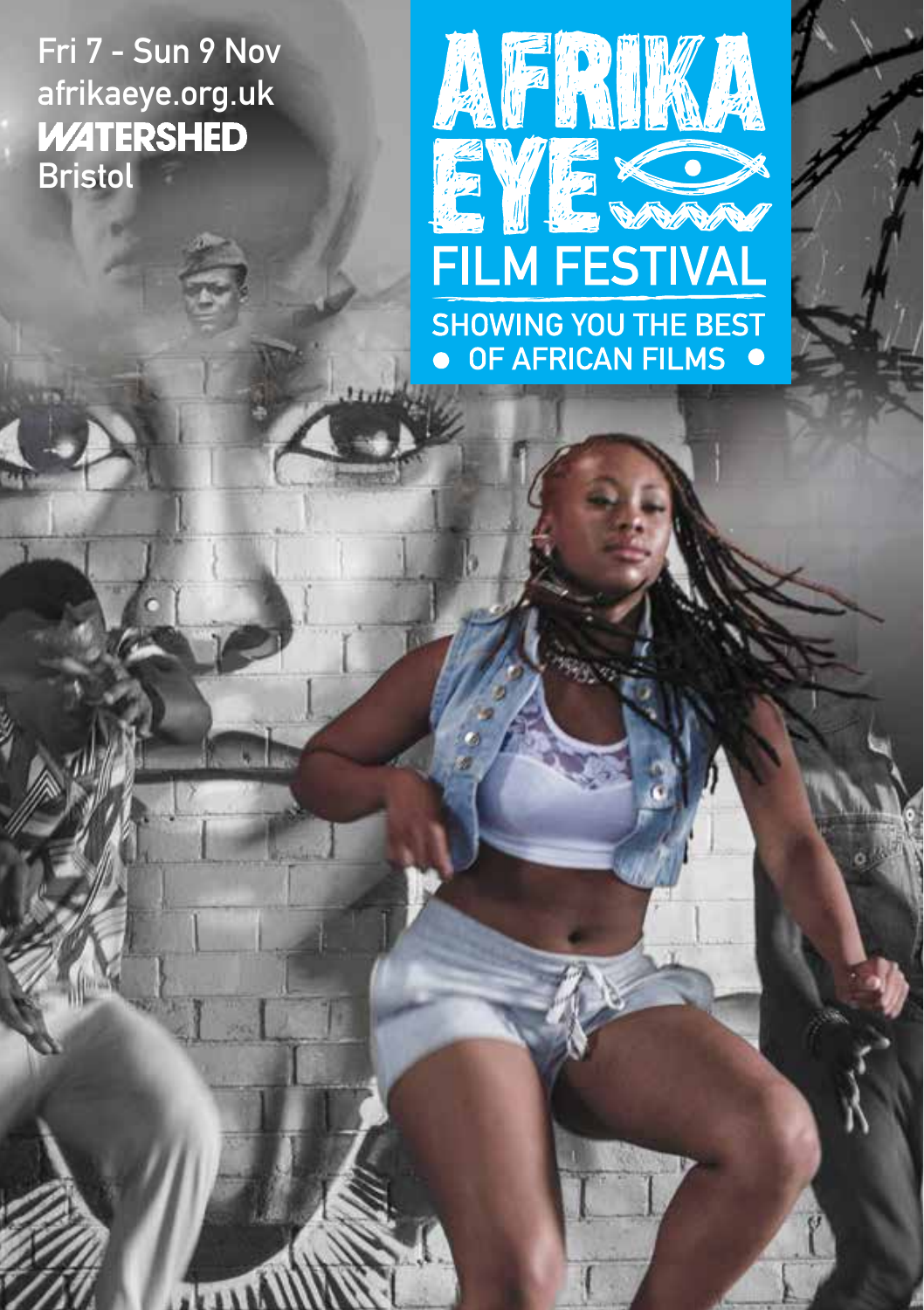# WWWW/// ELCOME

In 1994 Nelson Mandela led South Africa to glorious freedom. We're celebrating with the best films culled from our South African trips, and chosen the festival theme of "democracy". Opening with the latest in street beats& SA's first dance film and our after party gets a blast off by renowned South African soul singer PINISE SAUL. Afrika Eye 2014 is joyous, angry, vibrant and emotional.

We've expanded our partnerships with festivals in Scotland, Wales, Cambridge and London so we can bring directors for Q & A's and discussions, and with WOMAD Foundation we're putting on a fantastic programme of music and song in schools, workshops and prisons. With seminars, discussions, choirs, pop-ups, online links to South Africa and brilliant kids workshops, we bring you Afrika eye 2014.

# Talk Malawi: Adventures in Pedal Powered cinema

#### Fri 7 Nov 13.00-14.00

In August 2014, Purple Field Productions organised a festival of its educational dramas and documentaries throughout Malawi. Using a pedal-powered cinema kit, over 9,000 men, women and children in remote rural areas came to 40 screenings. George Salt talks about the 6-week journey and making films with local communities, in local languages, to stimulate important debate. Free

# **SEMINAR** WW1 & PRESENT DAY black soldiers (15)

#### SAT 8 NOV 10.00-11.30

What is the relevance of Remembrance Day to people of African descent? Together with African Voices Forum we invite present day soldiers from Bristol to share their experience in a facilitated discussion with Michael Jenkins, whose film on the experience of a black Bristolbased soldier gained a standing ovation last year, research by Pax Productions on the African contribution to WW1 and films and clips from Shawn Sobers and others. Fee: £2

#### Music Event Ferry Boat Choir SAT 8 NOV 10.30-11.00

Bristol community choir singers, trained by Pinise Saul, sing their way through the docks and up to the Harbourside to celebrate twenty years of majority rule in South Africa….

#### followed by

### Sing Out for South Africa SAT 8 NOV 11 30-12 00

Pinise conducts the choir at the Harbourside. We hope to have a skype link to a South Africa choir



TO BOOK: CALL 01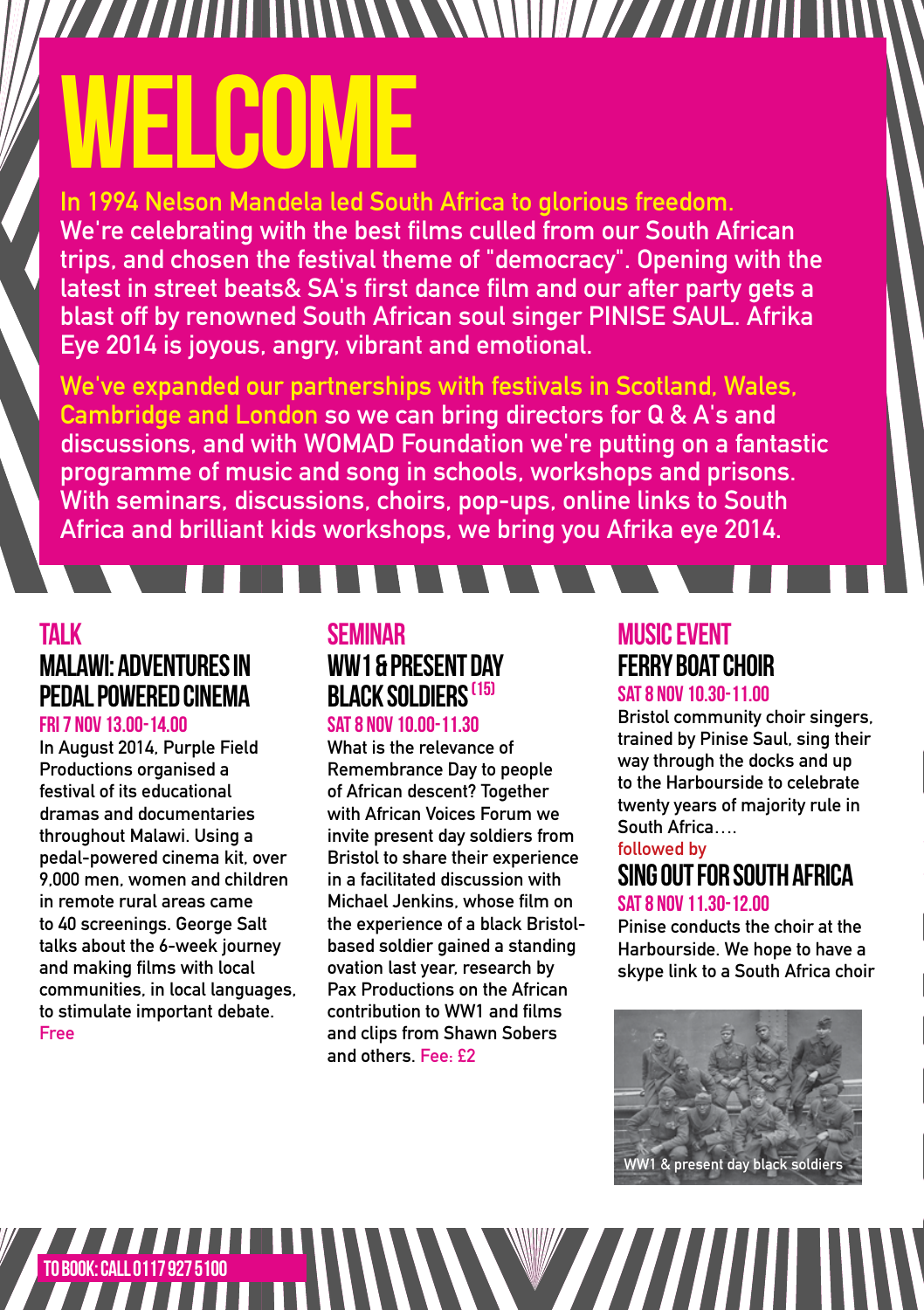

### Q&A: Pitching Sat 8 Nov 11.45-12.45

Following our pitching workshops and competition last year, we're offering a Q & A session where anyone can pitch and get feedback or ask questions about pitching to a panel of producers and film makers: Producer Simon Bright and directors Ingrid Sinclair, Kahlo Matabane and Scotness Smith Fee £2.00

# Opening Night HEAR ME MOVE <sup>(15)</sup>

Fri 7 Nov 20.00 - 22.30 Dir: Scottnes Smith, 2014, South Africa

Hear Me Move explodes onto the screen as South Africa's first urban township sbujwa dance movie. Muzi, the son of an amazing pantsula dancer, is trying to discover the truth about his father's life and death. Hear Me Move explores themes of family, loyalty and heritage while taking the audience on a journey through the wonderful mix of hip-hop/traditional sbujwa dance. The director will introduce the film. Fee: £8/6.50

WWW.77777711111111WWWW7777777711111

#### **AFTERPARTY** Fri 7 Nov 22.45 – 00.15

Celebrate Afrika Eye's 2014 opening with the extraordinary genius of Pinise Saul. Pinise sang with the late great South African musician Dudu Pakwana, and combines her rural Xhosa roots with the influence of the vibrant township dance music scene of the '50s & '60s. Together with her band she embodies the feel of both South African struggle and victory. Tickets to opening film give priority entry to the party.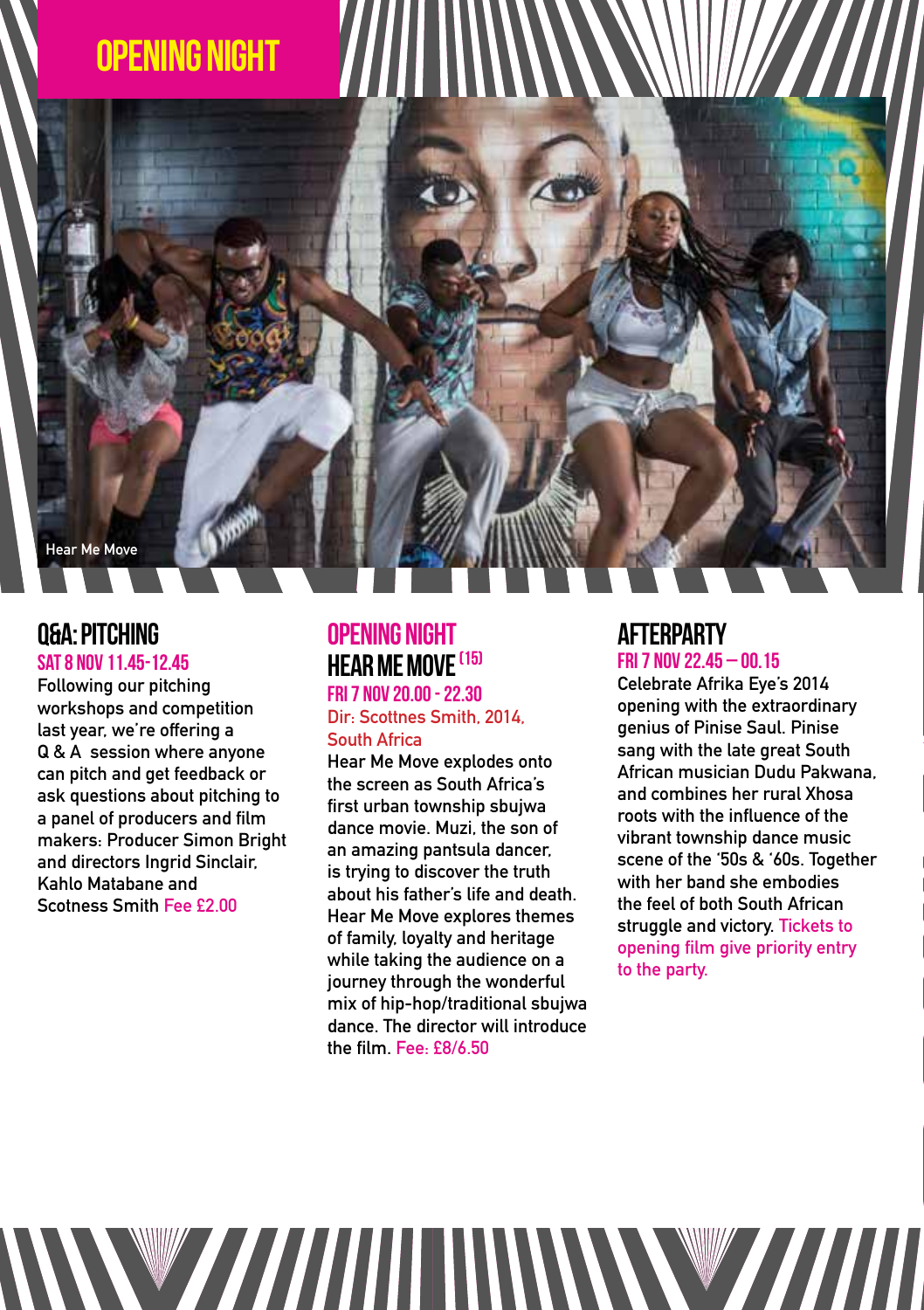# Saturday workshops & EVENTS

Cinekids Film & Workshops KHIIMRA  $\textcircled{\textsf{u}}$  & workshops

SAT 8 NOV 13 00 - 14 40 Dir: Anthony Silverston, 2013, UK, 85 Mins

A half striped zebra, rejected by his superstitious heard for being different, Khumba ventures beyond the fence on a daring quest, meeting both friend and foe in the Great Karoo, to find courage, self-acceptance, and earn his stripes.

Film ticket price: £2.50 per child / £3.50 adults (must be accompanied by a child). Workshop price: £2.00 with a cinema ticket. You can book tickets for the workshop online.

**Workshops** Painting With Light & Pinhole Camer Sat 8 Nov 14.40 – 15.40

#### PAINTING WITH LIGHT (6 – 11 years)

Andy O'Rourke helps create stunning images and animations in a matter of minutes. Long exposure photographs capture trails of light as you paint and draw in the air with light sabres, torches and illuminated gadgetry. Flashing lights and flash photography WILL be used.

Painting with Light Concerning Violence

# Pinhole Camer

#### (12 – 18 years)

esents!)

'Capture 6 months of sunshine'! Come and work with Justin Quinnel to make a pinhole camera which can take a 6 month image of the sun crossing the sky. Then have some fun seeing the world as it should be seen, upside down, by wearing a giant camera obscura on your head! All materials provided. (They make fantastic Christmas

# Panel Discussion Democracy Cinema: South Africa at 20

#### Sat 8 Nov 17.00 – 18.15

Two talented South African directors share perspectives on democracy in South Africa today. While Khalo Matabane's film looks at Mandela's political legacy, and questions who it really serves, Scottness Smith's first feature Hear Me Move is an exuberant tale set in South Africa's youth dance culture. But for Scott, this is another way of exploring democracy… Chair: Simon Bright Fee: £2.00 (NB We suggest

you pre-order supper before discussion if you want to see next film)

To book: call 0117 927 5100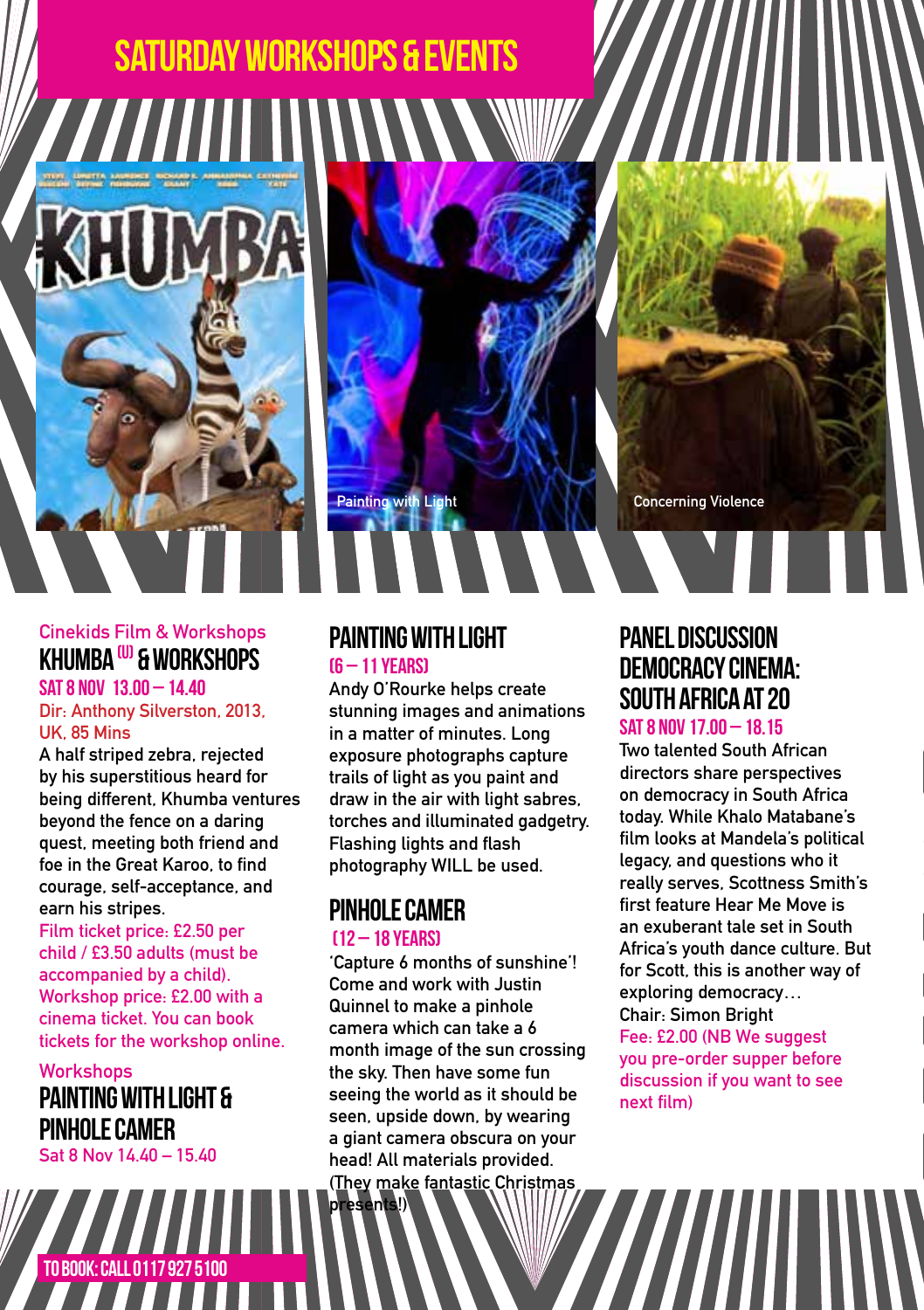# Saturday FILMS



# SHORT FILMS: EYEFULL<sup>(18)</sup> SAT 8 NOV 15.00-16.30

An eclectic programme of African and Diaspora shorts with a prize for the best local entry. Up and coming African stars are here. Fee: £5.50/£4.00

# CONCERNING VIOLENCE<sup>(15)</sup> SAT 8 NOV 15.10-16.45

Göran Hugo Olsson, 2014, Sweden, 89 Mins (Documentary) Narrated by Lauren Hill, this extraordinary and brilliant archivedriven documentary covers the most daring moments in the liberation struggles of the Third World, exploring decolonization through text from Frantz Fanon's landmark book 'The Wretched of Earth'. A major tool for understanding the actions of both oppressed and oppressors once 'freedom' is achieved. Fee: £5.50/£4.00

#### Come Back Africa (12A) SAT 8 NOV 11 45-12 45

#### Dir: Lionel Rogosin, 1959, USA, 95 Mins (Documentary)

After witnessing firsthand the terrors of fascism in World War II, Lionel Rogosin vowed to fight against it wherever he saw its threats re-emerging. Secretly filmed in 1959, this is a glimpse into the reality of life under the South African apartheid government. Come Back, Africa, reveals the cruelty and injustice with which Black South Africans were treated - a jarring view of a largely concealed environment of injustice. Fee:£5.50/4.00

# Nelson Mandela: THE MYTH AND ME <sup>(18)</sup>

+Director Q&A SAT 8 NOV 19 00 - 20.30 Dir: Khalo Matabane, 2013, South Africa, 85 Mins (Documentary) Nelson Mandela is the focus

for tricky universal questions: What is freedom? Who is a hero? When does a revolution end? How does democracy work? Answers come from a huge variety of thoughtful people, struggle comrades like Ronnie Kasrils through to Albie Sachs, Colin Powell and the Dalai Lama. Q & A 20.30 – 21.00 Waterside 3 Fee:£8/6.50

One Man's Show

# **FOUR CORNERS<sup>(18)</sup>**

**TITTITITI** 

SAT 8 NOV 21 00 - 23.00 Dir: Ian Gabriel, 2014, South Africa, 114 Mins

Thriller probing life for young men in the Cape Flats townships. A young boy comes of age while a father searches for his long lost son in streets divided by gang war. The 100 year-old Number Gang allocates, usurps and controls notions of family and identity. Finally the boy is forced to make a choice between the family of the gangs and the real family he's never known. Fee:£8/6.50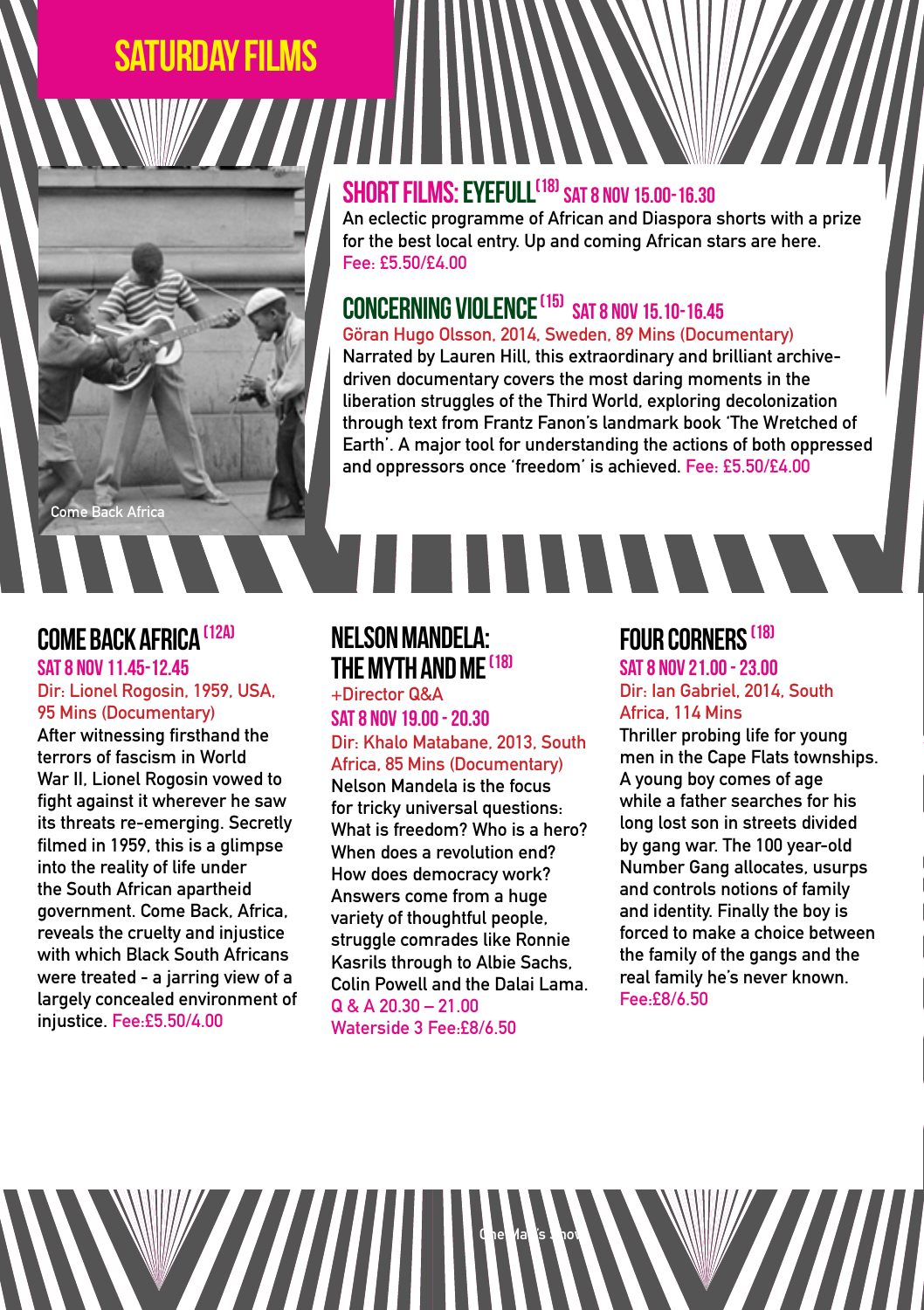# SUNDAY films //////////

Soft Vengance

## SOFT VENGEANCE<sup>(15)</sup> + Skype Q&A with Albie Sachs

#### Sun 9 Nov 10.45 - 12.45 Dir: Abby Ginzberg, 2014, USA, 84 Mins (Documentary)

Anti-apartheid activist Albie Sachs was blown up by a car bomb set by South African apartheid forces. He survived, but lost an arm and an eye. At the installation of democracy in 1994 he returned to help write South Africa's new constitution. Held by many as the best in the world, this constitution is Albie's 'soft vengeance'. Fee:£8/£6.50

#### VFVF<sup>(18)</sup>  $S$ IIN 9 NOV 13 00 – 14 40 Dir: Simon Mukali, 2014, Kenya, 95 mins

Following the success of Nairobi Half Life and Something Necessary (Afrika Eye 2013), One Fine Day's latest film follows the lives of multiple characters trying to find themselves in a world of political intrigue, revenge, love and longings for success complemented by the background of the thriving yet unregulated veve (khat) business. Fee:£8/£6.50

# MINERS SHOT DOWN (15)

ers Shot Do

Sun 9 Nov 15.00 - 16.30 Dir: Rehad Desai, 2014, South Africa, 86 Mins (Documentary) In August 2012, workers in one of South Africa's biggest platinum mines began a strike for better wages. Six days later the police brutally suppressed the strikers, killing 34 and injuring many more. Miners Shot Down shows the courageous fight waged by low-paid workers against the combined forces of the mining company, the ANC government and their allies in the National Union of Mineworkers Fee:£8/6.50

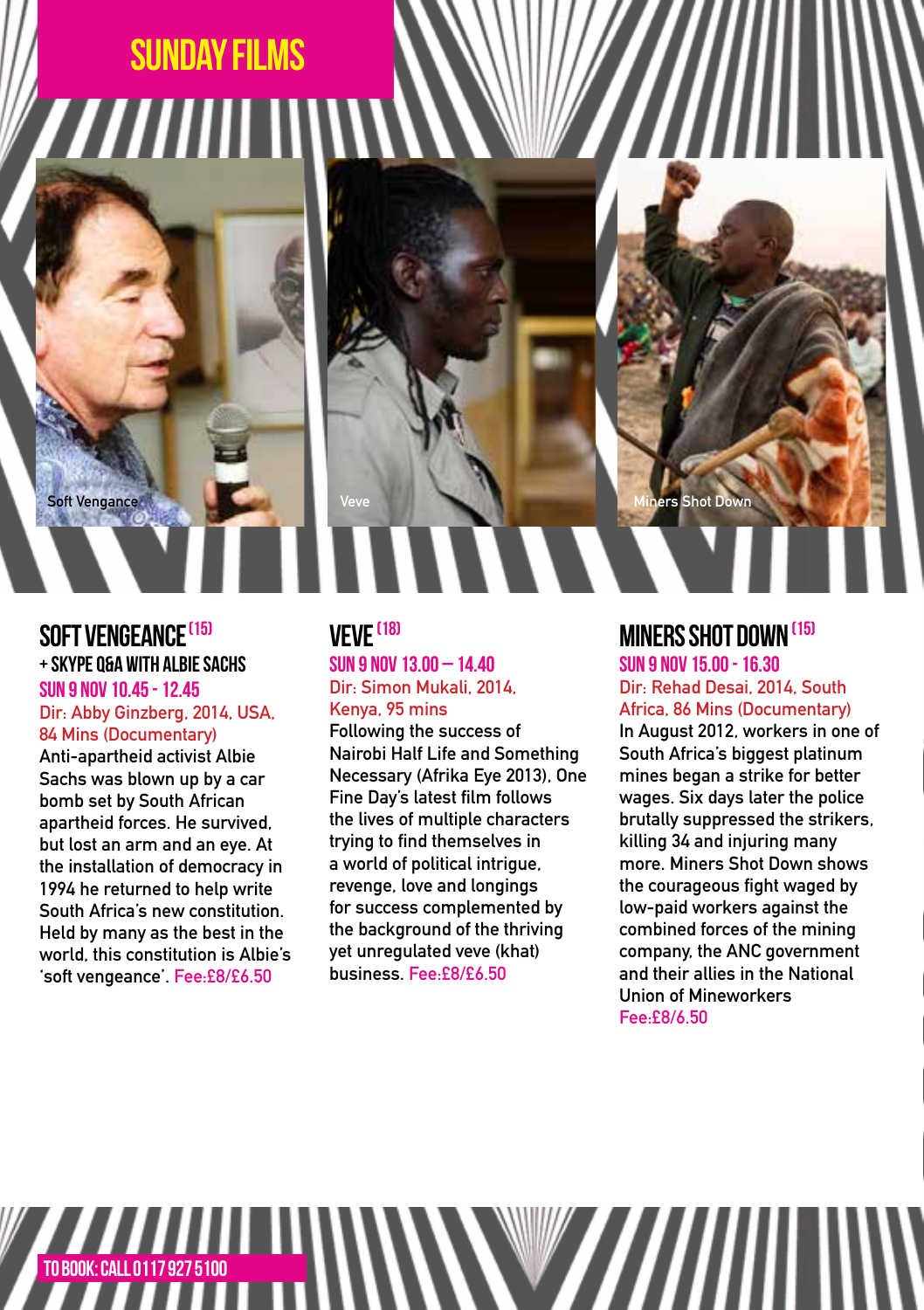# SUNDAY FILMs *MIIII*

Durban Poision

# DURBAN POISON <sup>(18)</sup>

SUN 9 NOV 17 00 - 18 40 Dir: Andrew Worsdale, 2014, South Africa, 92 Mins

A passionate affair self-destructs as lovers end up as serial killers. An emotional S. African version of Bonnie and Clyde, we follow both culprits and police as they return to the scenes of the crime. A combustible tale of murder and romance, truth and lies, set amongst the marginalised white underclass. Fee:£8/6.50

WAANIII

# Closing film Timbuktu (18)

**HIIIIIIII** 

 $+$  Q&A Sun 9 Nov 19.30 - 21.40 Dir: Abderrahmane Sissako, 2014, Mauritania, 100 Mins

**Tev** 

As desert nomads, Kidane and his family are spared the chaos of Timbuktu when fundamentalists take over. But their destiny changes when Kidane accidentally kills Amadou, the fisherman who slaughtered his beloved cow. He now has to face the new laws of the foreign occupants. Widely tipped as Cannes winner. 'One of the true humanists of recent cinema with this stunningly shot and deeply empathetic drama'. Variety. Fee:£8/6.50